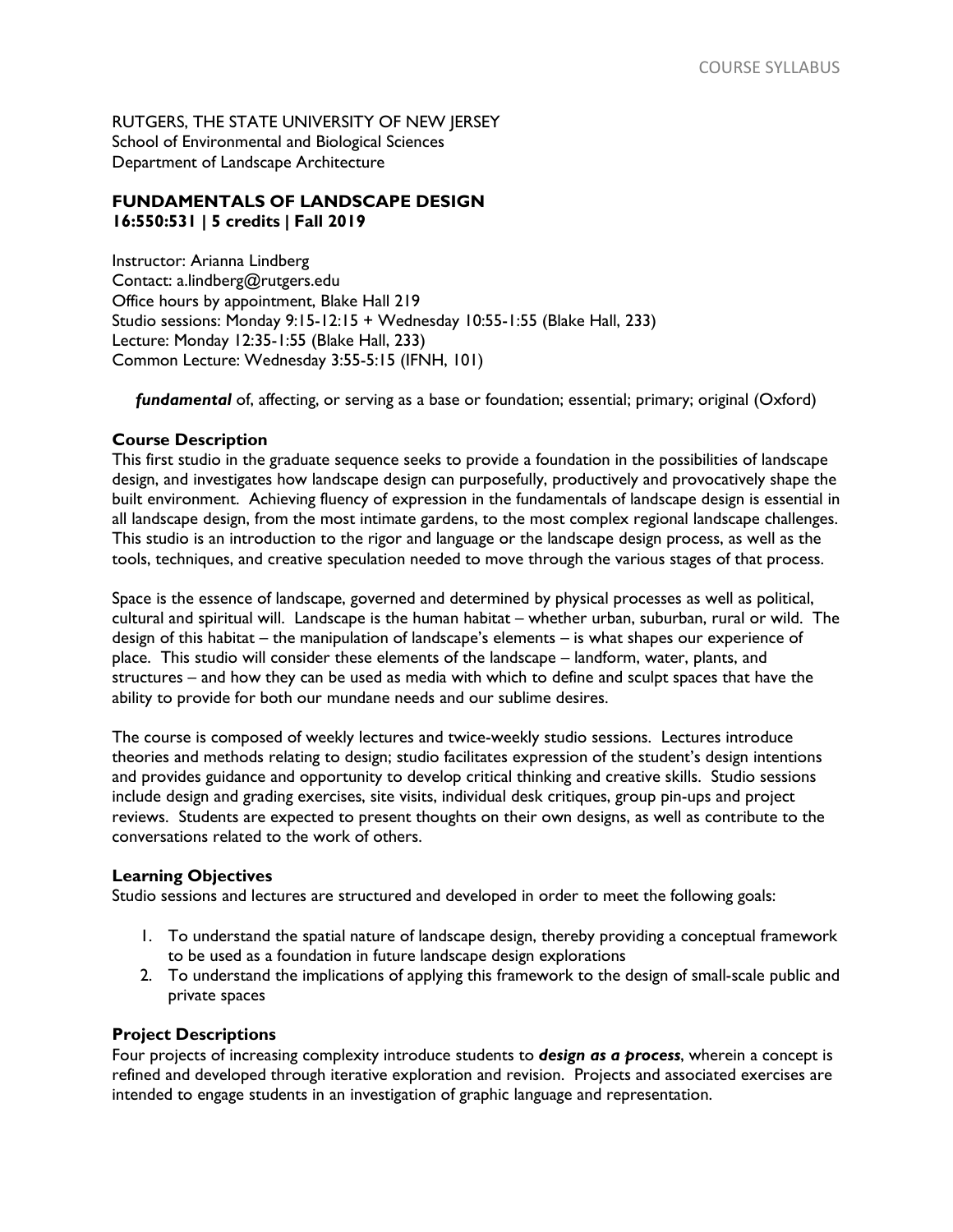### Project 1 | Form and Composition Studies

This series of two-dimensional compositions and three-dimensional interpretation will explore design fundamentals – balance, form, composition, and basic color theory. A three-dimensional interpretation of the two-dimensional compositions will be constructed to explore spatial delineation, scale and form. This first project introduces basic design theory, organization and craftsmanship.

### Project 2 | Materials and Time

This project focuses on the notion of flux inherent in the landscape and introduces the forces that shape the landscape through natural processes and time. After viewing *Rivers and Tides*, a documentary about the work of Andy Goldsworthy, students will construct full-scale sculptures within Rutgers Gardens from found materials and document their work with drawings and photographs. Students will also be asked to describe the anticipated changes the sculptures will endure over time.

### Project 3 | Landform and Plants

This two-part project is a three-dimensional exploration of how landform and plants create social space. The model(s) produced will implement the fundamental characteristics of human scale and primary personal activities such as seeing, walking, resting, playing and meeting. They will also include spatial concepts of the private and public, the personal and the social, with an awareness of how these are influenced by the surrounding context. Design decisions will also take consider how climate affects the comfort of human spaces.

### Project 4 | Rutgers University Inn and Conference Center

This final project will apply design fundamentals and green infrastructure to a real project for a real client at human scale. It will explore the following questions: What happens when abstract design thinking and form-giving must accommodate the realities of people and places? How does one understand an existing landscape so that the proposed design reflects an awareness of its geophysical, biological and cultural character? What is the nature of the designer-client relationship? How does one address consumption of resources, management of stormwater, ecology, connectivity and sustainability in a beautifully executed campus design?

## **Expectations of Student Participation, Attendance and Grading**

Students are expected to participate fully in the class by being prepared for each class and open to the ideas and challenges that unfold.

Field Trips and Site Visits: Field trips and site visits are required. Students will carpool in small groups or take NJ Transit. Travel time is built into the class meetings. As such, it is essential that all students are ready to depart promptly at the start of class time.

Readings: Weekly readings will be posted to Sakai. It is expected that students read required selections and post a brief response on Sakai Forums prior to the following Monday's meeting. Suggested readings do not mandate a forum posting. All readings can be found in digital format on Sakai.

Attendance and participation in all lectures and studios are essential if the student is to achieve his/her maximum potential. It is the policy of the Department that more than three unexcused absences will result in a step reduction of the final course grade. Each additional three absences will result in another step reduction. Late arrivals of more than ten minutes will be marked as an absence.

There will be no opportunity to make up a missed jury, in-class exercise or lecture.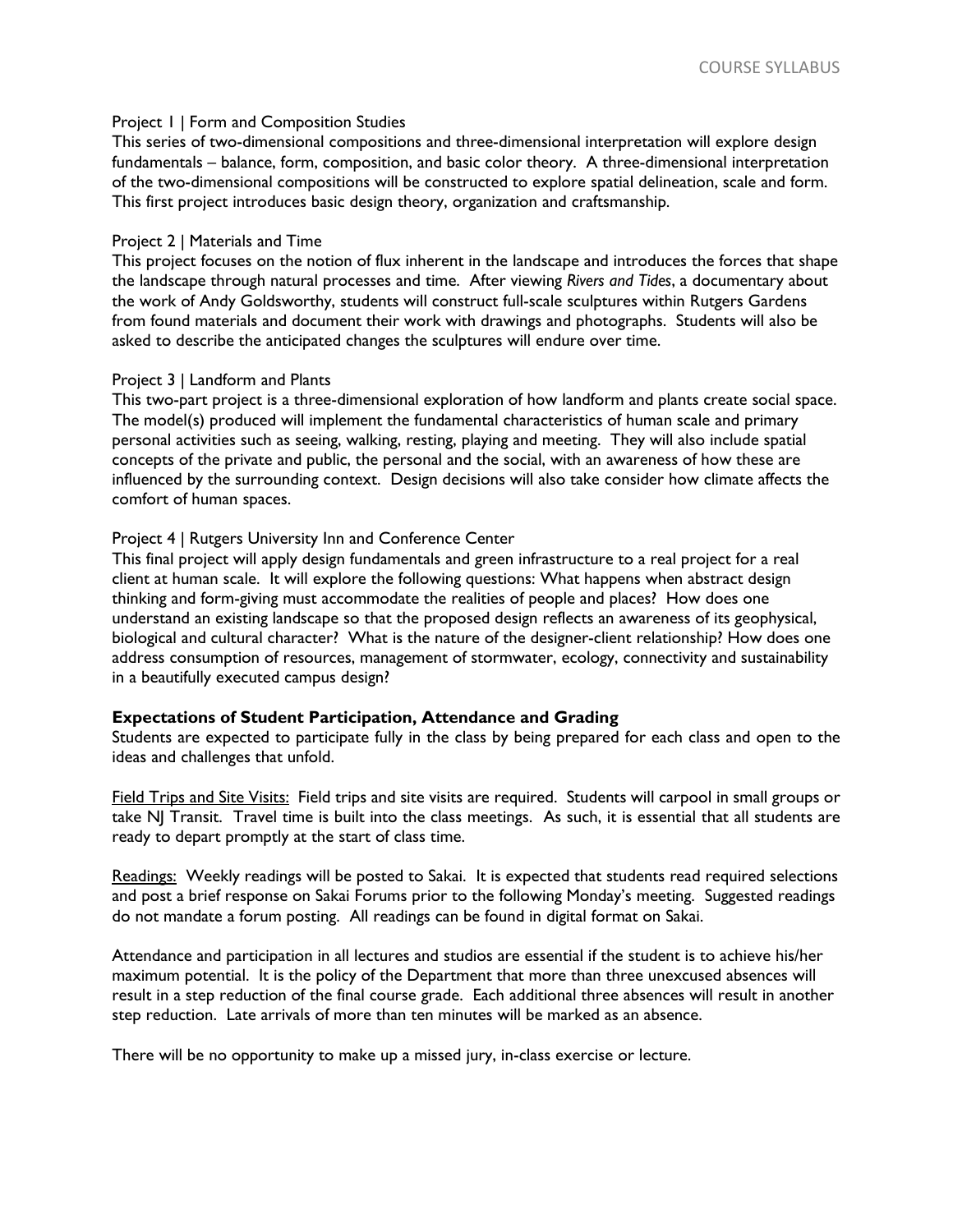All studio exercises and projects are due at the beginning of class unless otherwise noted. Late projects will be accepted up to a maximum of one week after due date with a loss of one full letter grade. No credit will be given for work more than one week late.

Course grading is based upon each student's personal performance and improvement on studio projects and exercises throughout the semester. Attendance, attitude, participation and overall contribution to the studio environment will also be considered.

Individual breakdown of the cumulative semester grade is as follows:

| <b>Project I Form and Composition Studies</b><br>Project 2 Materials and Time<br>Project 3 Landform and Plants Models | 15%<br>10%<br>25% |                                            |     |
|-----------------------------------------------------------------------------------------------------------------------|-------------------|--------------------------------------------|-----|
|                                                                                                                       |                   | Project 4 Inn and Conference Center Design | 35% |
|                                                                                                                       |                   | Site Engineering/Grading Assignments       | 10% |
| <b>Reading Responses</b>                                                                                              | 5%                |                                            |     |

### **Departmental Grading Guidelines**

While the assignment of grades is ultimately the purview of the instructor, the department uses the following guideline for understanding appropriate grading in its courses:

**A** – Outstanding –This not only means fulfilling the requirements, but impressing and going beyond the initial expectations of the project. The student has demonstrated a superior grasp of the subject matter coupled with a high degree of creative or logical expression, and strong ability to present these ideas in an organized and analytical manner.

**B** – Very Good – The student has demonstrated a solid grasp of the material with an ability to organize and examine the material in an organized, critical, and constructive manner. The projects and in‐class performance reveal a solid understanding of the issues and related theories or literature.

**C** – Acceptable –The student has shown a moderate ability to grasp concepts and theories for the class, producing work that, while basically adequate, is not in any way exceptional. This performance in class displays a basic familiarity with the relevant literature and techniques.

**D** – Unacceptable – The work demonstrates a minimal understanding of the fundamental nature of the material or the assignment with a performance that does not adequately examine the course material critically or constructively. Students cannot graduate from the Landscape Architecture program with 2 D's in required 550 classes.

#### **Required Materials** יי<br>י

Ī

A list of drafting and model making materials should have been received and purchased prior to the start of class. You are required to have these materials available during each studio session. Additional materials may be required as the course goes on.

### **Sketchbook**

Each student is required to have a sketchbook dedicated to studio. This is a tool in which to record design development, observations and lecture notes (including Common Lecture).

#### **Student Work**

It is highly recommended that students keep and store all of the work produced during the semester – including drawing exercises, design development sketches and study models – in a safe place. Please remember to keep your own records (photographs, etc.) of your projects as you go along.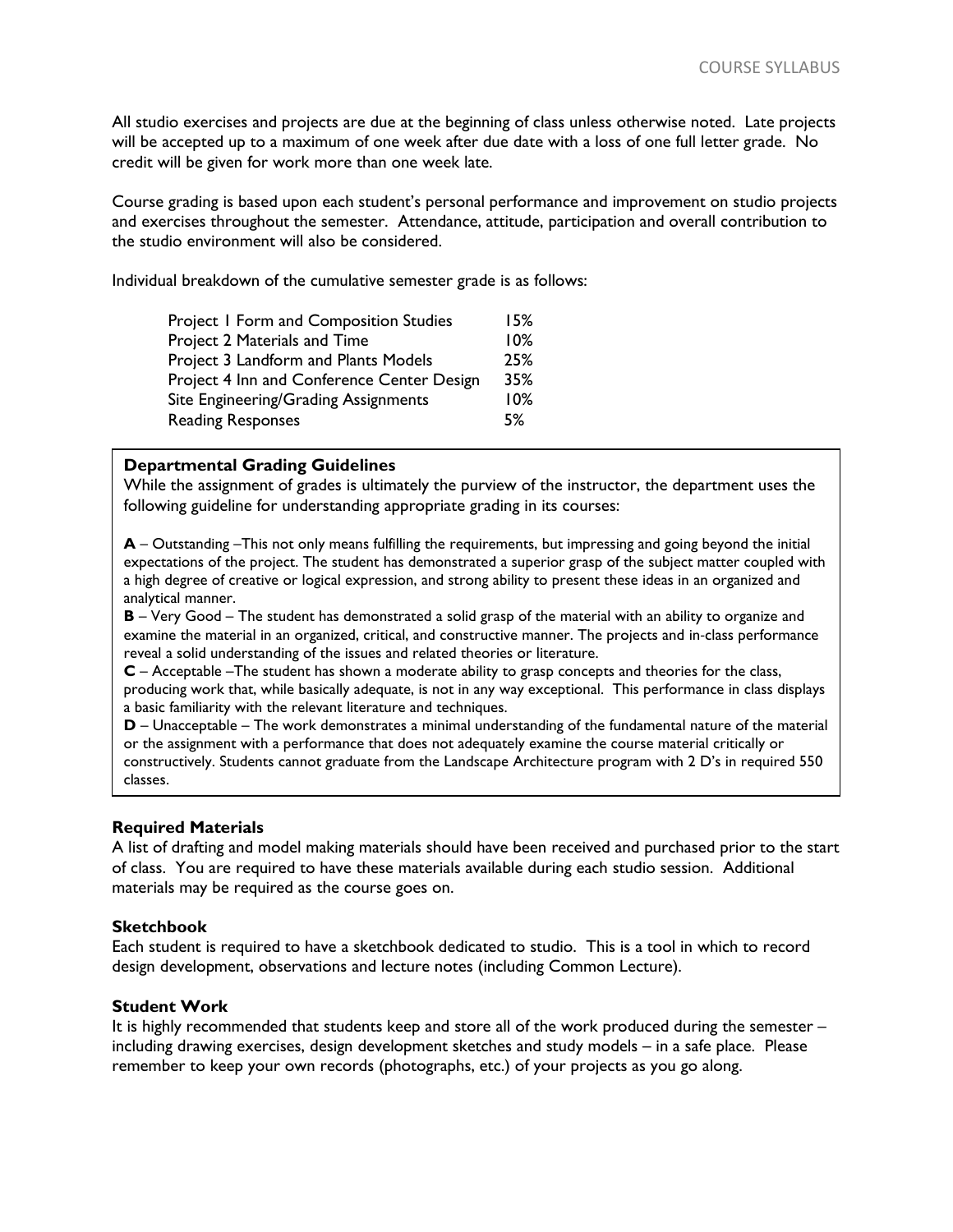Submitted drawings, models, photographs, or written papers for any project assigned in Landscape Architecture are considered the property of the Department and may be retained in its archives for exhibition and accreditation purposes. Should your work be retained by the Department, you will be given the opportunity to obtain a print, scan or photographic record of your work.

# **Facilities**

Studio cannot be taught without reliable facilities. Students are expected to use the facilities responsibly with particular regard to the clearly established rules about their use as specified on the Department website http://landarch.rutgers.edu/documents/StudentHandbook\_web.pdf. These rules cover access to the building, vandalism, personalization of working spaces, smoking and drinking, use of lockers, use of departmental equipment, access to the reference collection, and basic rules governing the use of the studios.

Our studio is a shared space. Please strive to maintain a clean workspace by keeping all desks and floors clean and undamaged. All spraying of adhesives or paint must take place outside of the building.

## **Academic Integrity**

The University's policy on Academic Integrity is available at [http://academicintegrity.rutger.edu/academic](http://academicintegrity.rutger.edu/academic-integrity-policy)[integrity-policy.](http://academicintegrity.rutger.edu/academic-integrity-policy) The principles of academic integrity require that a student:

- Properly acknowledge and cite all use of the ideas, results, or words of others
- Properly acknowledge all contributors to a given piece of work
- Make sure that all work submitted as his or her own in a course or other academic activity is produced without the aid of impermissible materials or impermissible collaboration
- Obtain all data or results by ethical means and report them accurately without suppressing any results inconsistent with his or her interpretation or conclusions
- Treat all other students in an ethical manner, respecting their integrity and right to pursue their educational goals without interference. This requires that a student neither facilitate academic dishonesty by others nor obstruct their academic progress
- Uphold the canons of the ethical or professional code of the profession for which he or she is preparing

Adherence to these principles is necessary in order to ensure that:

- Everyone is given proper credit for his or her ideas, words, results and other scholarly accomplishments
- All student work is fairly evaluated and no student has an inappropriate advantage over other
- The academic and ethical development of all students is fostered
- The reputation of the University for integrity in its teaching, research, and scholarship is maintained and enhanced

Failure to uphold these principles of academic integrity threatens both the reputation of the University and the value of the degrees awarded to its students. Every member of the University community therefore bears a responsibility for ensuring that the highest standards of academic integrity are upheld.

It is a violation of academic integrity for a student to aid others in violating academic integrity. A student who knowingly or negligently facilitates a violation of academic integrity is as culpable as the student who receives the impermissible aid, even if the former student does not benefit from the violation. As a result, any copying and/or sharing of exercises or projects will be treated as Level 2 violations and is subject to the sanctions as outlined in the integrity policy: